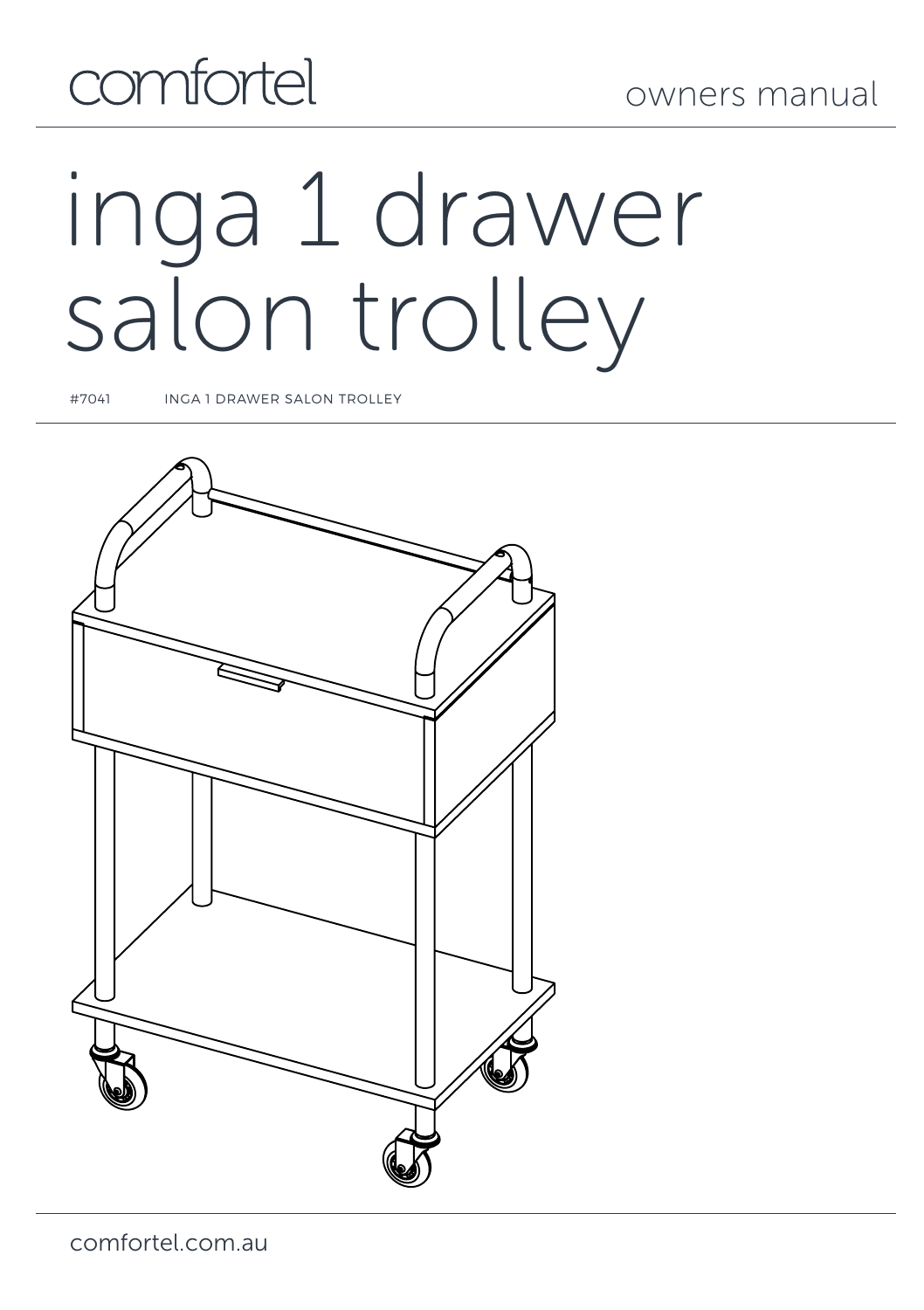#### GENERAL SAFETY

- 1. Read carefully and keep these instructions in a safe place.
- 2. Use this product only for its intended function and do not use attachments not recommended by the manufacturer.
- 3. Do not use outdoors.

# GET STARTED

### I N G A 1 D R A W E R

Salon Trolley

Material: White Steel Frame, Melamine Drawers, Aluminium Handles

Wheels: 75mm Smooth Rolling Wheels







All measurements are in MM.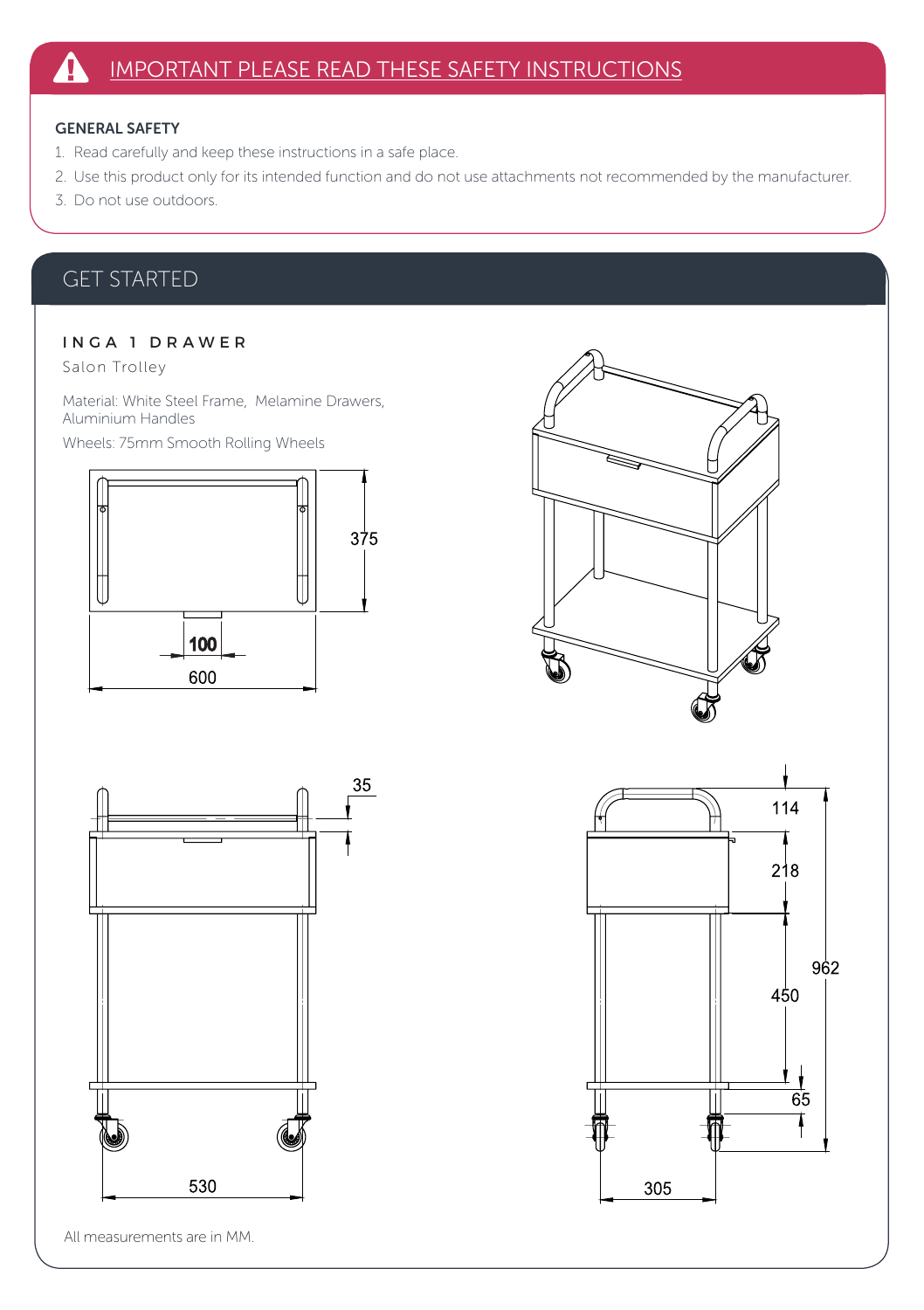